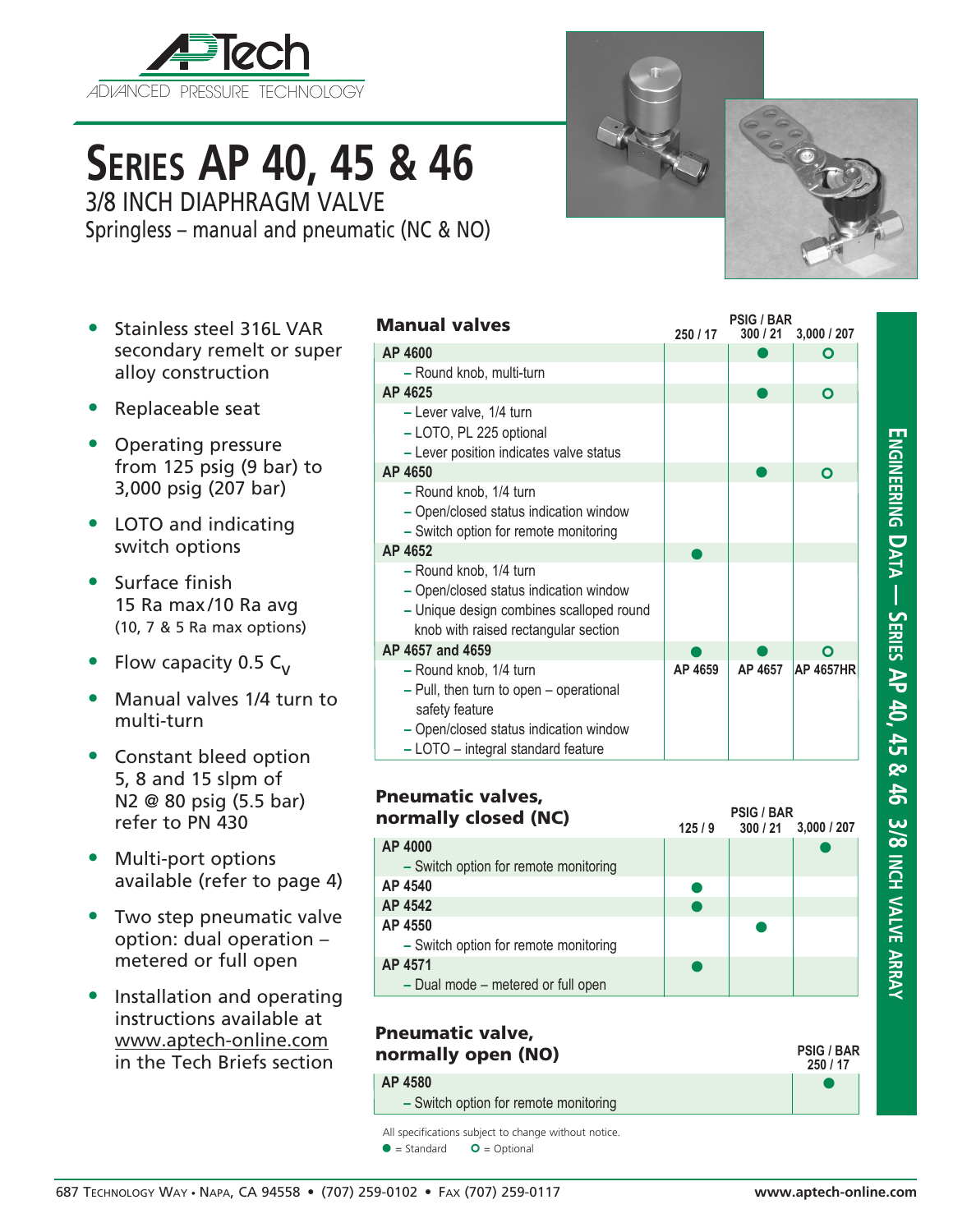# ULTRA HIGH PURITY BY DESIGN AND MANUFACTURING

#### Engineering Data — Manual valves

| Operating pressure       | AP 4600, 4625, 4650, 4657,<br>AP 4652, 4659 | Vacuum to 300 psig (21 bar); HR option vacuum to 3,000 psig (207 bar)<br>Vacuum to 250 psig (17 bar) |
|--------------------------|---------------------------------------------|------------------------------------------------------------------------------------------------------|
| Flow coefficient $(C_v)$ | AP 4600, 4625, 4650, 4652,<br>AP 4657, 4659 | $0.5$ (XT = 0.6)                                                                                     |

## Engineering Data — Pneumatic valves

| Operating pressure       | AP 4540, 4542, 4571<br>AP 4580<br>AP 4550<br>AP 4000 | Vacuum to 125 psig (9 bar)<br>Vacuum to 250 psig (17 bar)<br>Vacuum to 300 psig (21 bar)<br>Vacuum to 3,000 psig (207 bar) |
|--------------------------|------------------------------------------------------|----------------------------------------------------------------------------------------------------------------------------|
| Flow coefficient $(C_v)$ | AP 4540, 4542, 4550, 4571,<br>AP 4580<br>AP 4000     | $0.5$ (X <sub>T</sub> = 0.6)<br>$0.35$ (X <sub>T</sub> = 0.6)                                                              |
| <b>Status</b>            | AP 4000, 4540, 4542, 4550<br>AP 4580                 | Normally closed (NC)<br>Normally open (NO)                                                                                 |
| Actuation pressure       | AP 4000, 4540, 4550, 4571,<br>AP 4580<br>AP 4542     | 70 to 110 psig (5 to 8 bar)<br>60 to 110 psig (4 to 8 bar)                                                                 |
| Actuation port           | AP 4000, 4540, 4580<br>AP 4542<br>AP 4550, 4571      | 1/8 NPT, top port<br>M5, top port<br>M5, side port                                                                         |

### Engineering Data — Other parameters all valves

| Inlet and outlet connectors | 1/4, 3/8 and 1/2 inch face seal or tube weld                           |
|-----------------------------|------------------------------------------------------------------------|
| Internal volume             | $0.12$ in <sup>3</sup> (1.94 cm <sup>3</sup> )                         |
| Operating temperature       | -40° to +160° F (-40° to 71° C)*                                       |
| Surface finish              | 15 µin. Ra max / 10 µin. Ra avg. (0.4/0.25 µm) standard;               |
|                             | 10 μin (0.25 μm); 7 μin (0.18 μm); and 5 μin (0.13 μm) Ra max optional |
| Proof pressure              | 150% of operating pressures                                            |
| Burst pressure              | 300% of operating pressures                                            |
| Inboard leakage             | $2 \times 10^{-10}$ sccs                                               |
| Outboard leakage            | $2 \times 10^{-9}$ sccs He                                             |
| Leakage across seat         | $1 \times 10^{-9}$ sccs He                                             |

#### Engineering Data — Wetted materials all valves

| Body      | SS 316L secondary remelt       | Ni-Cr-Mo alloy / UNS N06022 |
|-----------|--------------------------------|-----------------------------|
| Finish    | Electropolished and passivated | Electropolished             |
| Diaphragm | Ni-Co alloy / UNS R30003       | Ni-Co alloy / UNS R30003    |
| Seat      | PCTFE (Polyimide optional)     | <b>PCTFE</b>                |

#### AP 4571 – Metered flow range tolerance at 80 psig  $N_2$  inlet, 0 psig outlet

| $+/- 6$ slpm  |
|---------------|
| $+/- 10$ slpm |
| $+/- 15$ slpm |
| $+/- 20$ slpm |
| $+/- 25$ slpm |
|               |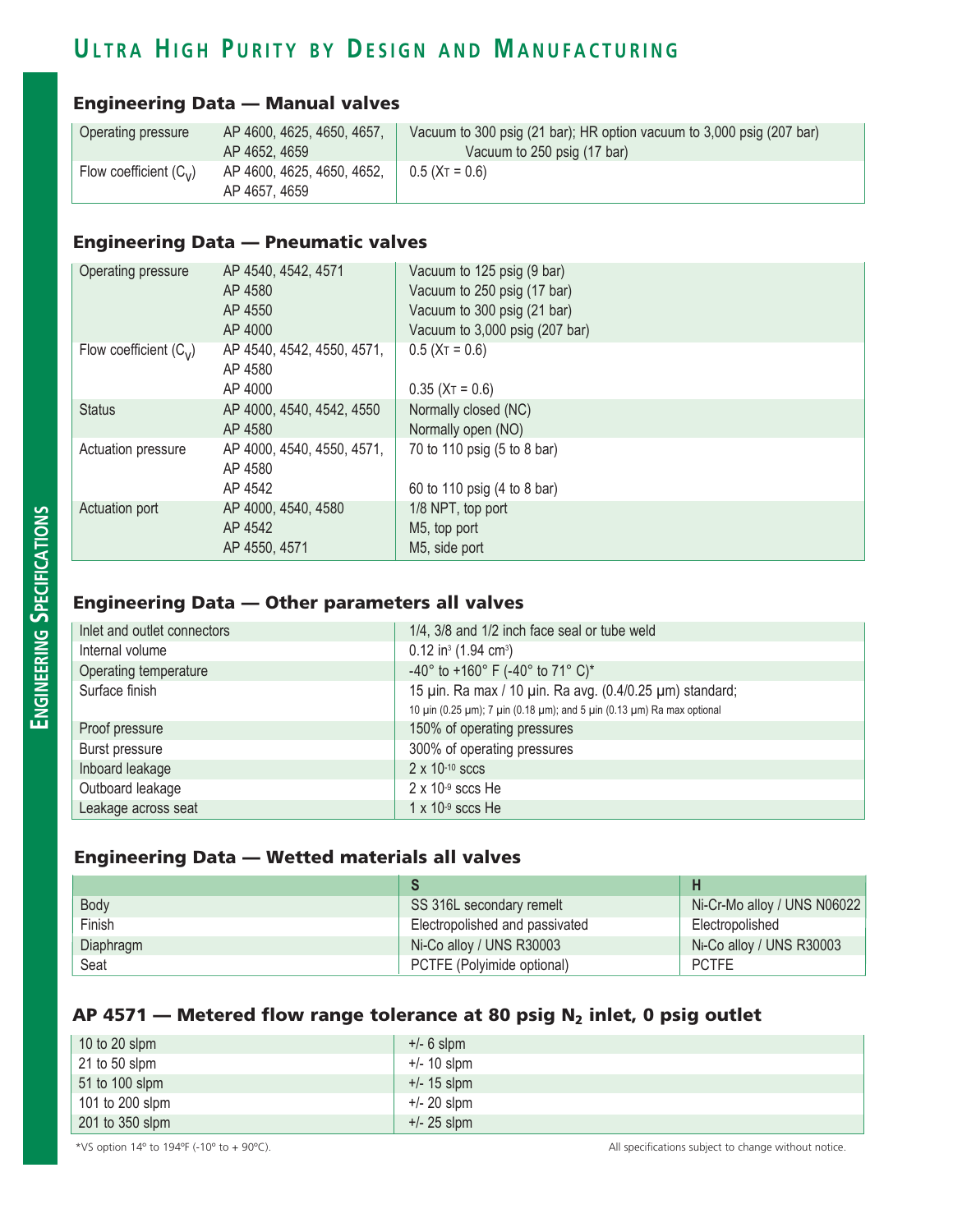

- ø1.24 $[31.5mm]$  $\begin{array}{c} 1.00 \\ \text{[25.4mm]} \end{array}$ H BODY
- Metric dimensions are for reference only.
- Height of the valve (H) is an approximate value.
- All specifications subject to change without notice.
- All manual valves are shown in open position.

| <b>STAINLESS STEEL BODY</b> |                  |      |      |      |
|-----------------------------|------------------|------|------|------|
| <b>CONNECTION</b>           |                  |      |      |      |
|                             | inch             | mm   | inch | mm   |
| FV4, MV4                    | $1.390 \pm .010$ | 35.3 | 0.44 | 11.2 |
| TW4                         | $1.060 \pm .010$ | 26.9 | 0.44 | 11.2 |
| FV6, MV6                    | $1.930 \pm .010$ | 49.0 | 0.44 | 11.2 |
| TW <sub>6</sub>             | $1.325 \pm .010$ | 33.7 | 0.44 | 11.2 |

| Ni-Cr-Mo ALLOY    |                  |      |      |      |
|-------------------|------------------|------|------|------|
| <b>CONNECTION</b> | C                |      | h    |      |
|                   | inch             | mm   | inch | mm   |
| <b>FV4, MV4</b>   | $1.450 \pm .010$ | 36.8 | 0.44 | 11.2 |
| TW4               | $1.080 \pm .010$ | 27.4 | 0.44 | 11.2 |
| FV6, MV6          | $1.930 \pm .010$ | 49.0 | 0.44 | 11.2 |
| TW6               | $1.325 \pm .010$ | 33.7 | 0.44 | 11.2 |

| <b>VALVE</b> | D     |      | н       |     |
|--------------|-------|------|---------|-----|
|              | inch  | mm   | inch    | mm  |
| AP4000       | ø1.98 | 50.3 | $-4.10$ | 104 |
| AP4540       | ø1.46 | 37.1 | $-3.49$ | 89  |
| AP4542       | ø1.57 | 40.0 | $-2.24$ | 57  |
| AP4550       | ø1.37 | 34.8 | $-3.28$ | 83  |
| AP4580       | ø1.46 | 37.1 | $-3.17$ | 81  |
| AP4571       | ø1.72 | 43.7 | $-3.63$ | 92  |
| AP4600       | ø2.12 | 53.8 | $-3.00$ | 76  |
| AP4625       | 2.04  | 51.8 | $-2.94$ | 75  |
| AP4650       | ø1.87 | 47.5 | $-3.02$ | 77  |
| AP4652       | ø1.50 | 38.0 | $-2.17$ | 55  |
| AP4657       | ø1.87 | 47.5 | $-3.60$ | 91  |
| AP4659       | ø1.30 | 33.0 | $-3.13$ | 80  |